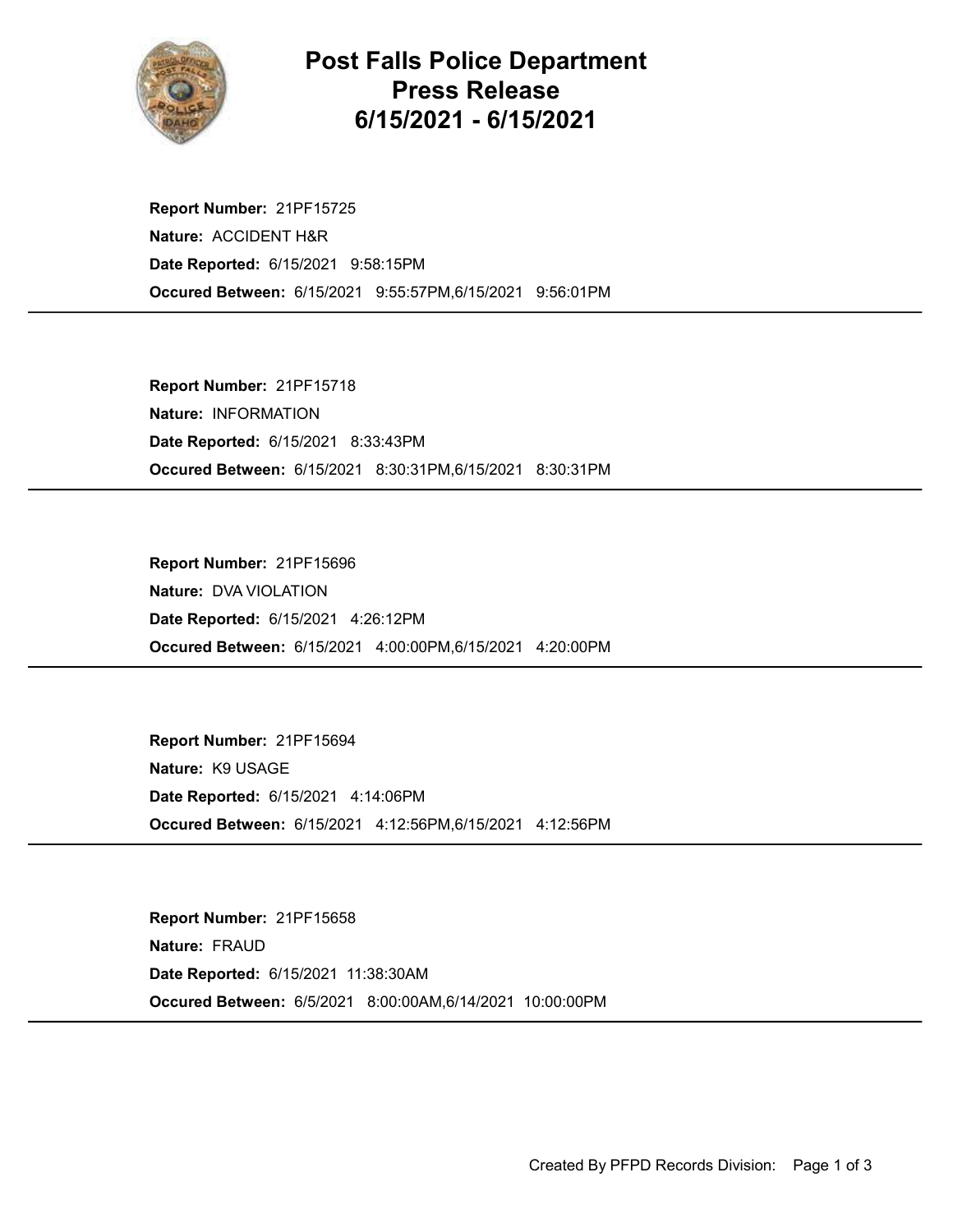Occured Between: 6/9/2021 1:00:00PM,6/9/2021 1:45:00PM Report Number: 21PF15648 Nature: INFORMATION Date Reported: 6/15/2021 10:45:46AM

Occured Between: 6/14/2021 1:00:00PM,6/14/2021 10:00:00PM Report Number: 21PF15646 Nature: THEFT Date Reported: 6/15/2021 10:36:06AM

Occured Between: 6/15/2021 10:32:25AM,6/15/2021 10:32:25AM Report Number: 21PF15644 Nature: ABANDONED VEHIC Date Reported: 6/15/2021 10:33:55AM

Occured Between: 6/7/2021 4:17:00PM,6/15/2021 9:31:42AM Report Number: 21PF15637 Nature: FRAUD Date Reported: 6/15/2021 9:33:58AM

Occured Between: 6/14/2021 2:00:00PM,6/15/2021 9:16:11AM Report Number: 21PF15633 Nature: FOUND PROPERTY Date Reported: 6/15/2021 9:20:20AM

Occured Between: 6/15/2021 9:07:21AM,6/15/2021 9:07:21AM Report Number: 21PF15632 Nature: TRAFFIC OFFENSE Date Reported: 6/15/2021 9:08:29AM